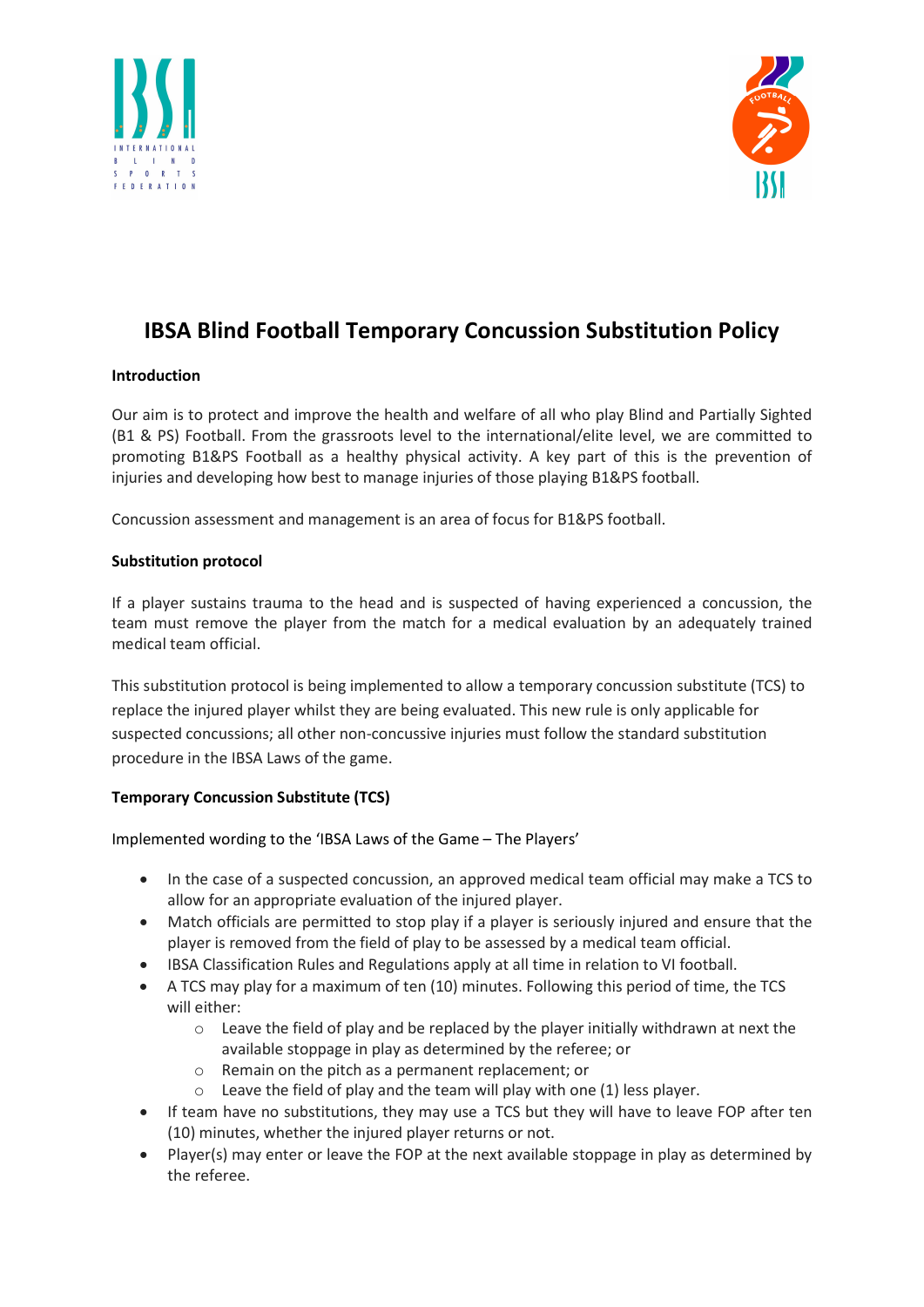



 Any sanctions awarded to a TCS will be recorded against the player on the match record sheet and respective impact on the team.

In the case of a suspected intentional misrepresentation (IM) of concussion, this will be dealt with by the IBSA Legal and Ethics Committee in line with the TCS policy.

## **SCOPE**

- The Temporary Concussion Substitution (TCS) rule has been adopted by IBSA for implementation at all official, sanctioned blind football and partially sighted football competitions from 1st January 2021.
- The TCS rules refer to a number of appendices, which form an integral part of the IBSA Rules and Regulations for B1&PS Football.
- These TCS rules apply to all athletes and athlete support personnel who are registered and/or licensed with, and/or participate in any events or competitions organised, authorised, recognised or sanctioned by IBSA.
- These TCS rules must be read in conjunction with all other applicable rules of B1&PS Football, including but not limited to the sport technical rules of IBSA. In the event of any conflict between these TCS rules and any other rules, the TCS rules shall take precedence.

# TCS Period

## Reference to 'IBSA Laws of the Game – Number of players'

## Decision-making

- It is the responsibility of the athletes, athlete support personnel and medical team official(s) to familiarise themselves with all the requirements of these rules.
- The decision to make a TCS should be made by the named and approved medical team official, having clearly seen the injury and/or asked the match officials to describe the incidents if they saw it.

## Number of substitutions

- A team may make a TCS to allow for the medical team official to carry out a head injury evaluation, even where they have no remaining substitutes and substitution opportunities.
- In the case of no remaining substitutes or substitution opportunities, and if the player being evaluated for a head injury is not cleared to return, the TCS must leave the field of play at the end of the ten (10) minute evaluation period.

## Classification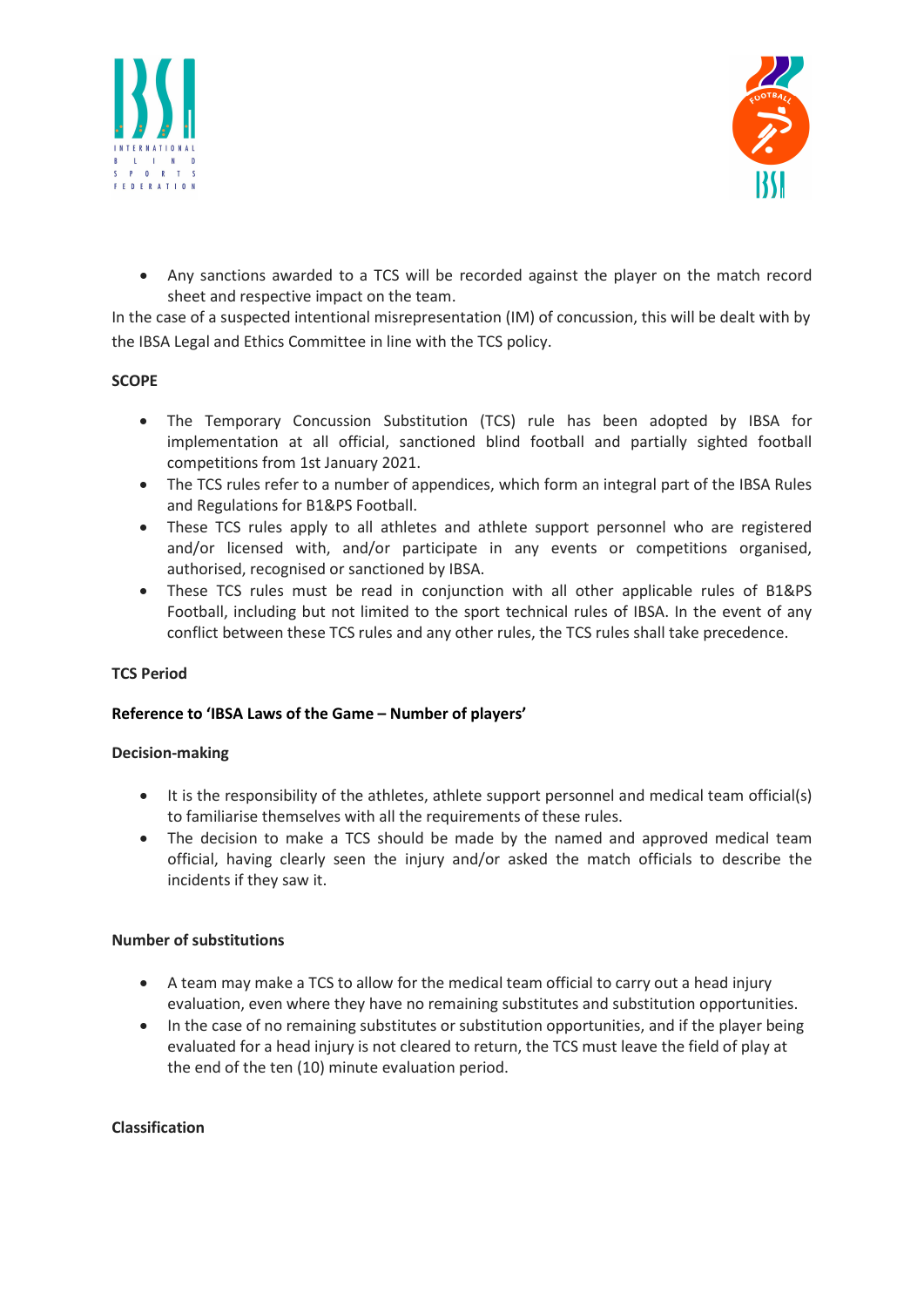



• 'IBSA Classification Rules<sup>'1</sup>, 'IBSA Laws of the Game<sup>'2</sup> and 'IBSA Competition Rules<sup>'3</sup> shall always apply, without exception.

# Duration of the TCS period

- In keeping with the Head Injury Assessment (HIA) Protocol offered by World Rugby<sup>4</sup>, the TCS will be allowed to play for a maximum ten (10) minutes following the substitution.
- The TCS period begins once the injured player has left the field of play, 10 minutes non stopping clock kept by the referee. The TCS is replaced once the ball is out of play as close to the 10-minute period as possible.
- The temporary substitution will not count against the team's total number of allowed substitutions or substitution moments until the HIA has been completed.
- Following this period, the TCS will either:
	- $\circ$  Leave the field of play and be replaced by the player initially withdrawn at the next available stoppage in play as determined by the referee; or
	- o Remain on the pitch as a permanent replacement; or
	- $\circ$  Leave the field of play and the team will play with one (1) less player.
- If the match ends before the evaluated player is cleared to return, the TCS must be marked on the match record sheet as a standard substitute.

# TCS Disciplinary Matters

- Any sanctions awarded to the TCS while in the match as a TCS will be recorded on the match record sheet against the player.
- If a player receives a red card while in the match as a TCS, the player must leave the field of play and the team will play with one (1) less player. Following the dismissal of the TCS, if the player being evaluated for a head injury is cleared to return, the player may re-enter the match, but the team will have to utilise a substitute. The team will still play with one (1) less player.

# Player Evaluation Outcome

• If the player being evaluated for a head injury is not cleared to return, the TCS must be one of the players remaining in the match and the team will have used a substitution and substitution moment. The TCS cannot leave the pitch at this stage for another substitute

<sup>&</sup>lt;sup>1</sup> IBSA - Classification Rules - https://www.ibsasport.org/classification

<sup>&</sup>lt;sup>2</sup> IBSA - Laws of the Game - https://www.ibsasport.org/sports/football/rules/

<sup>&</sup>lt;sup>3</sup> IBSA - Competition Rules - https://www.ibsasport.org/sports/football/rules/ 4 World Rugby - Head Injury Assessment Protocol (World Rugby) -

http://playerwelfare.worldrugby.org/content/getfile.php?h=030cc0e5445023d2887628100863ace2&p=downlo ads/concussion/HIA\_Protocol\_Detailed\_Description\_Landscape\_EN.pdf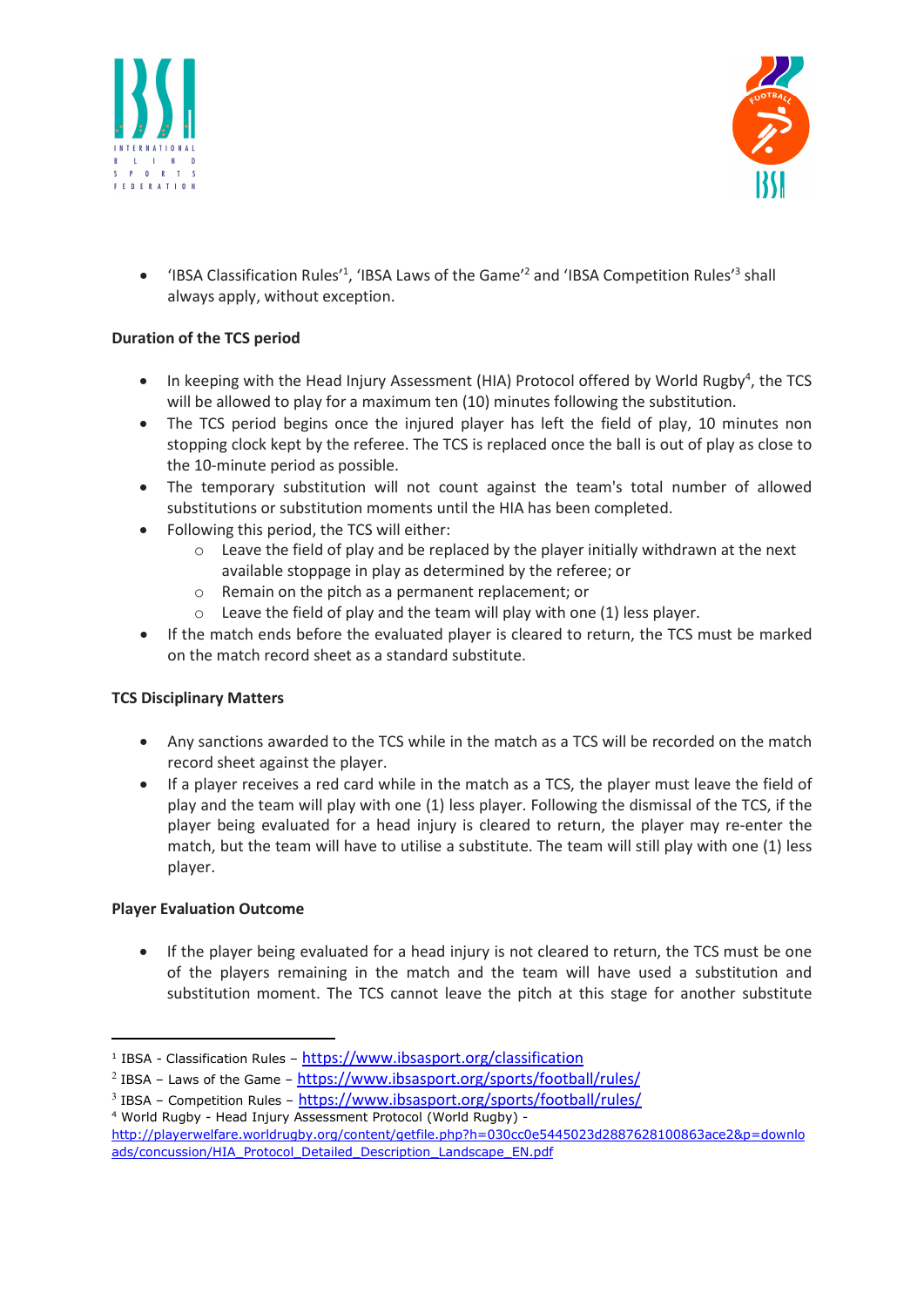



instead. If the team management decides to remove the TCS after this period, this will count as an additional substitution and an additional substitution moment.

 If the player being evaluated has received clearance to return to the match, that player may re-enter at any stoppage of play as determined by the referee and must replace the original TCS, who will remain an available substitute if all substitution have not been used.

## Athlete's responsibilities

- Participating in Head Injury Assessment (HIA) protocol in good faith;
- Ensuring, when appropriate, that adequate information related to health conditions is provided and/or made available to team medical personnel and IBSA medical personnel.
- Co-operating with any investigation concerning the violation of the TCS policy.

## Athlete's support personnel responsibilities

- Being knowledgeable of and complying with all applicable policies, rules and processes established by these TCS rules.
- Using their influence on athlete's and other staff to foster a positive and collaborative attitude and communication.

## The Referee (powers and duties) - Reference to Law 5

- Allows play to continue until the ball is out of play if a player is only slightly injured.
- Stops play if a player is seriously injured to ensure that the player is removed from the field of play (FOP).

## Liabilities of match officials

A referee or other match official is not held liable for:

Any kind of injury suffered by a player, official or spectator.

Such decisions may include a decision:

- To stop or not to stop play to allow for an injured player to be removed from the field of play for treatment.
- To require an injured player to be removed from the FOP for treatment.

## Intentional misrepresentation of concussion

## Disciplinary Offence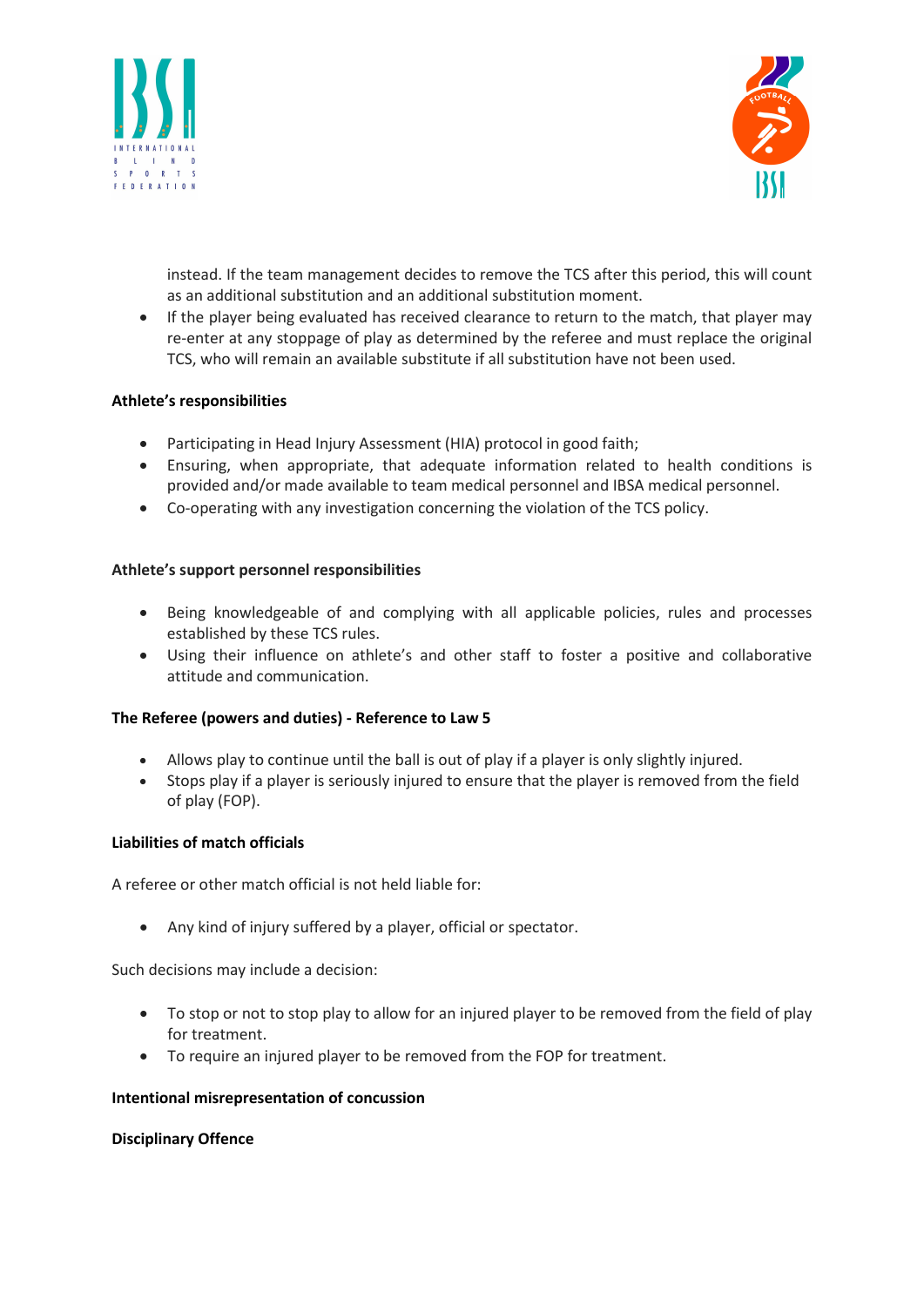



- It is a disciplinary offence for an athlete to intentionally misrepresent (either by act or by omission) his or her skills and/or abilities during a Head Injury Assessment and/or at any other point after the injury. This disciplinary offence is referred to as 'Intentional Misrepresentation'.
- It is a disciplinary offence for any athlete or athlete support personnel to assist an athlete in committing Intentional Misrepresentation or to be in any other way involved in any other type of complicity involving Intentional Misrepresentation, including but not limited to covering up Intentional Misrepresentation or disrupting any part of the Head Injury Assessment process.

## Protest relating to Intentional Misrepresentation

- Only an official representative of an IBSA member, a head of delegation or IBSA itself may make a protest relating to Intentional Misrepresentation.
- Protests must be communicated within 1 hour after the final whistle to the IBSA Technical Delegate.

## Provisional Suspension

- If IBSA commences disciplinary proceedings against an athlete or athlete support personnel in respect to Intentional Misrepresentation (and/or complicity involving Intentional Misrepresentation), IBSA will impose a provisional suspension from all competitions until an investigation is conducted and resolved. In consequence:
	- o An athlete or athlete support personnel who is subject to a provisional suspension may not, during the period of provisional suspension, participate in any capacity in any competition, event or other activity organised, convened, authorised or recognised by IBSA.
	- o An athlete or athlete support personnel who receives notice of a provisional suspension may apply to IBSA for any provisional suspension to be lifted on the basis that facts exist that make it clearly unfair, in all of the circumstances, for a provisional suspension to be imposed. This application must be sent to the IBSA Technical Delegate.
	- o If IBSA imposes a provisional suspension, it should ensure there can be an expedited hearing no later than 30 days after the date of imposition of the provisional suspension if the athlete or athlete support personnel requests such a hearing.

## Investigation

- In respect of any allegation relating to Intentional Misrepresentation, a hearing will be convened by IBSA to determine whether the athlete or athlete support personnel has committed Intentional Misrepresentation.
- Investigation of potential Intentional Misrepresentation can include, but is not limited to:
	- o Interviews with the athletes and the athlete support personnel involved;
	- o Video-analysis of records done during the Technical Assessment and/or other matches (in this or other competitions).